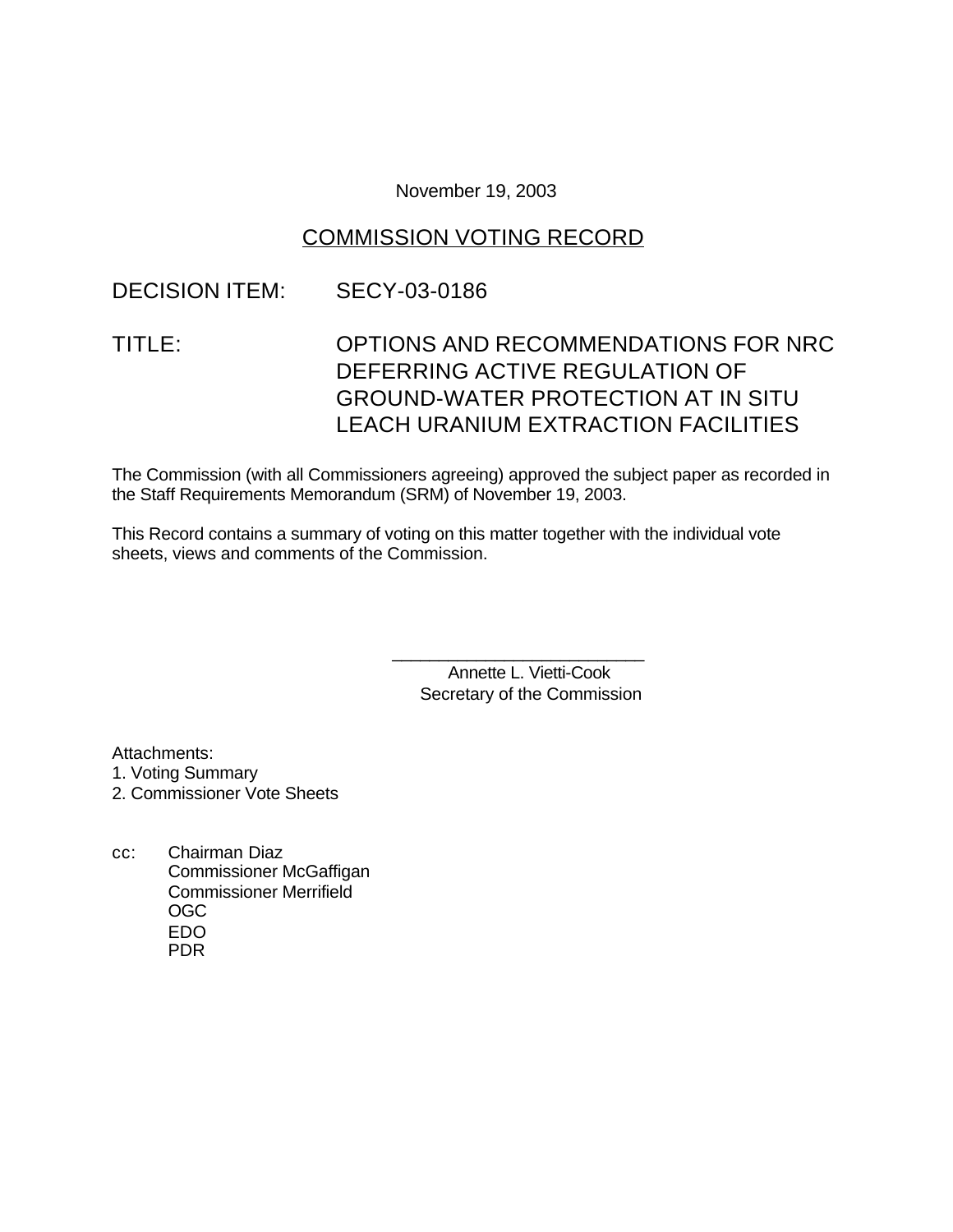### VOTING SUMMARY - SECY-03-0186

### RECORDED VOTES

|                    | <b>NOT</b><br>APRVD DISAPRVD ABSTAIN PARTICIP COMMENTS DATE |                |
|--------------------|-------------------------------------------------------------|----------------|
| CHRM. DIAZ         | X.                                                          | 11/5/03        |
| COMR. McGAFFIGAN X |                                                             | 11/13/03       |
| COMR. MERRIFIELD X |                                                             | $X = 11/12/03$ |

#### COMMENT RESOLUTION

In their vote sheets, all Commissioners approved the staff's recommendation and some provided additional comments. Subsequently, the comments of the Commission were incorporated into the guidance to staff as reflected in the SRM issued on November 19, 2003.